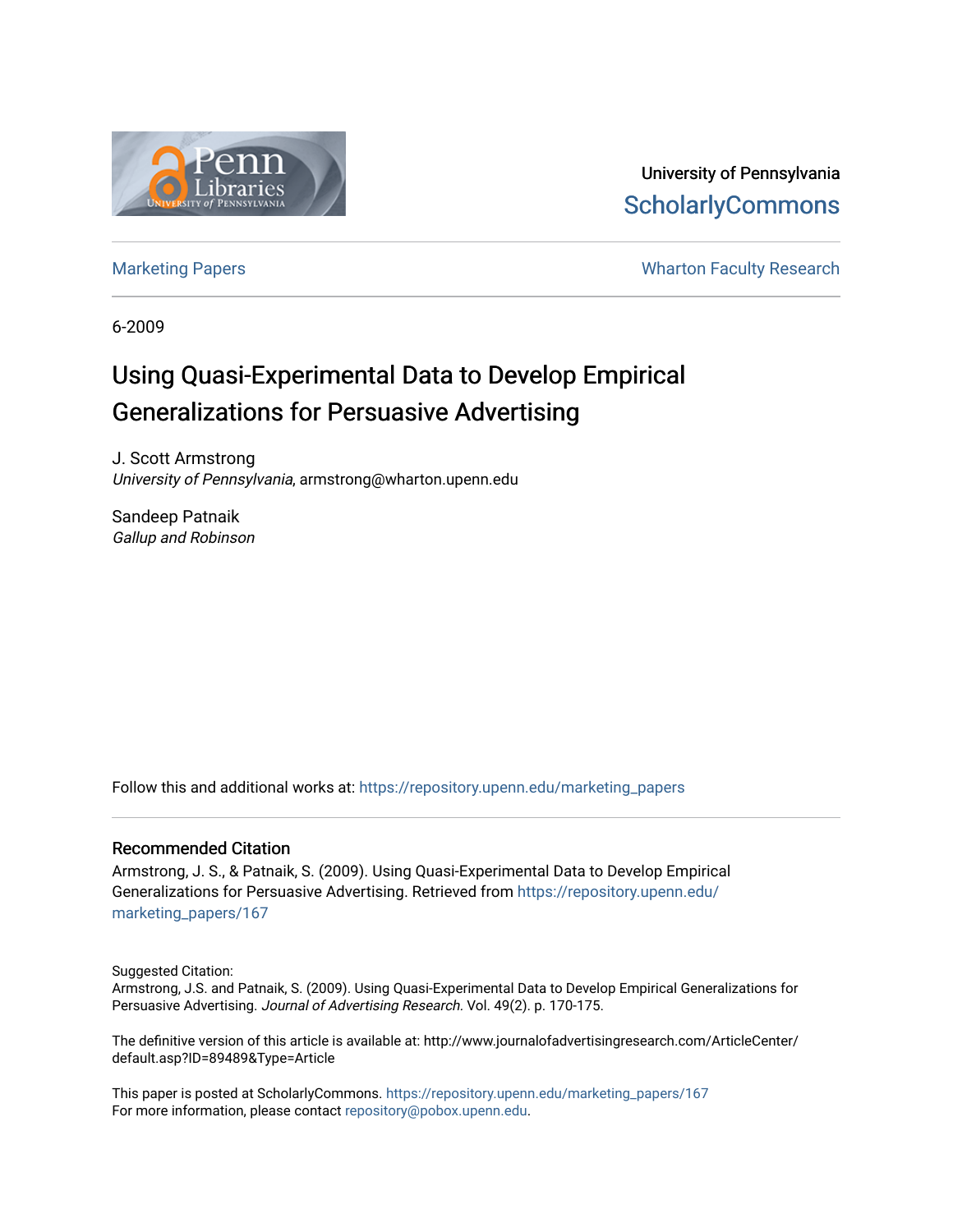## Using Quasi-Experimental Data to Develop Empirical Generalizations for Persuasive Advertising

#### **Abstract**

This paper argues that "quasi-experimental data" provide a valid and relatively low-cost approach toward developing empirical generalizations (EGs). These data are obtained from studies in which some key variables have been controlled in the design. These EGs are described as normative statements, i.e., "evidence-based principles." Using data from 240 pairs of print advertisements from five editions of the Which Ad Pulled Best series, the authors analyzed 56 of the advertising principles (listed) from Persuasive Advertising by J. Scott Armstrong (New York: Palgrave Macmillan, forthcoming). These data controlled for target market, product, size of the advertisement, media, and in half the cases, for the brand. The advertisements differed, however, e.g. in illustrations, headlines, and text. The findings from the quasi-experimental analyses were consistent with field experiments for all seven principles where such comparisons were possible. Furthermore, for 26 principles they unanimously corroborated the available laboratory experiments as well as the meta-analyses for seven principles. In short, the quasiexperimental findings always agreed with experimental findings, even though the quasi-experimental analyses, and some of the experimental analyses, involved small samples, and often used different criteria. From an issue of JAR devoted to `empirical generalisations': the papers were first presented at a conference at the Wharton School, University of Pennsylvania in December 2008.

#### **Comments**

Suggested Citation:

Armstrong, J.S. and Patnaik, S. (2009). Using Quasi-Experimental Data to Develop Empirical Generalizations for Persuasive Advertising. Journal of Advertising Research. Vol. 49(2). p. 170-175.

The definitive version of this article is available at: http://www.journalofadvertisingresearch.com/ ArticleCenter/default.asp?ID=89489&Type=Article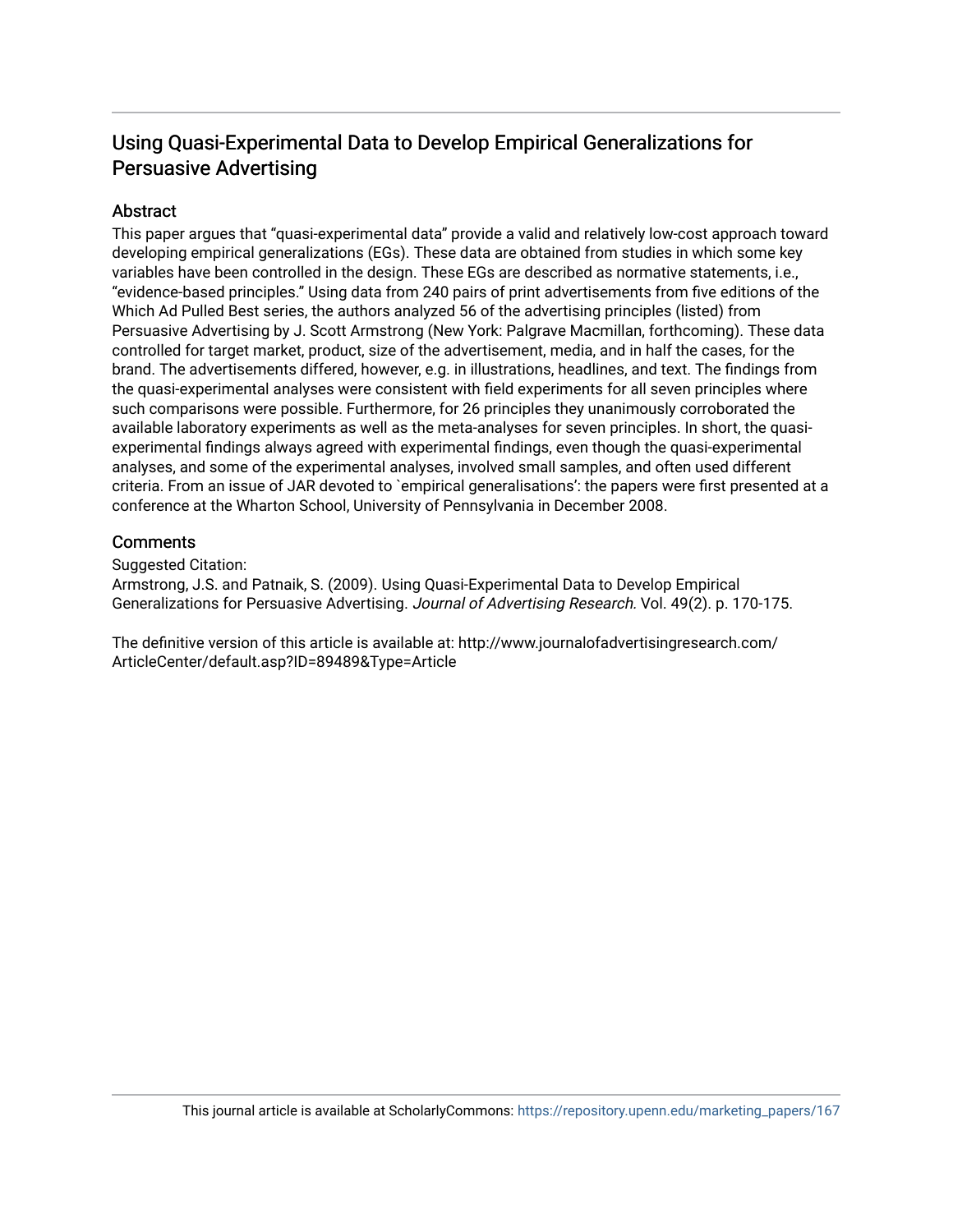# Using Quasi-Experimental Data To Develop Empirical Generalizations For Persuasive Advertising

J. SCOTT ARMSTRONG The Wharton School armstrong@wharton. upenn.edu

SANDEEP PATNAIK Gallup and Robinson sandeep.patnaik@ gallup-robinson.com

"Quasi-experimental data" provide a valid and relatively low-cost approach toward developing empirical generalizations (EGs). These data are obtained from studies in which some key variables have been controlled in the design. We describe our EGs as "evidence-based principles." Using data from 240 pairs of print advertisements from five editions of the *Which Ad Pulled Best* series, we analyzed 56 of the advertising principles from *Persuasive Advertising* by J. Scott Armstrong (New York: Palgrave Macmillan, forthcoming). These data controlled for target market, product, size of the advertisement, media, and in half the cases, for brand. Aspects of the advertisements differed, however, as in illustrations, headlines, color, and text. The findings from quasi-experimental analyses were consistent with field experiments for all seven principles where such comparisons were possible. Furthermore, for 26 principles they unanimously corroborated the available laboratory experiments as well as the meta-analyses for seven principles. In short, quasi-experimental findings always agreed with experimental findings. This is impressive given that the quasi-experimental analyses—and some of the experimental analyses—involved small samples, and often used different criteria.

#### INTRODUCTION

Progress in advertising depends upon the use of cumulative knowledge. This knowledge can be transformed into empirical generalizations (EGs). In this article, we discuss a type of EG that we refer to as "evidence-based principles," or, more simply, as principles.

We describe the types of evidence that can be used to develop principles. We then describe the quasi-experimental data on full-page print advertisements that we used to assess advertising principles. Finally, we examine the validity of the analyses of these data by comparing the findings with those from other types of studies including laboratory experiments, field experiments, and meta-analyses based on experimental evidence.

#### SOURCES OF EVIDENCE

Nonexperimental studies involve analyses of data on a set of advertisements to determine which variables are most closely related to success. This is probably the dominant way by which people draw inferences about the value of persuasive strategies in advertising.

In quasi-experimental studies, the design controls for some (but not all) variables when comparing different advertisements. For example, these studies might compare advertisements for a given brand and media. Other variables, however, may not be controlled. This approach is seldom used to analyze persuasive advertising.

In experimental studies, the values of all key causal variables are controlled. For example, a researcher who wants to know whether humor is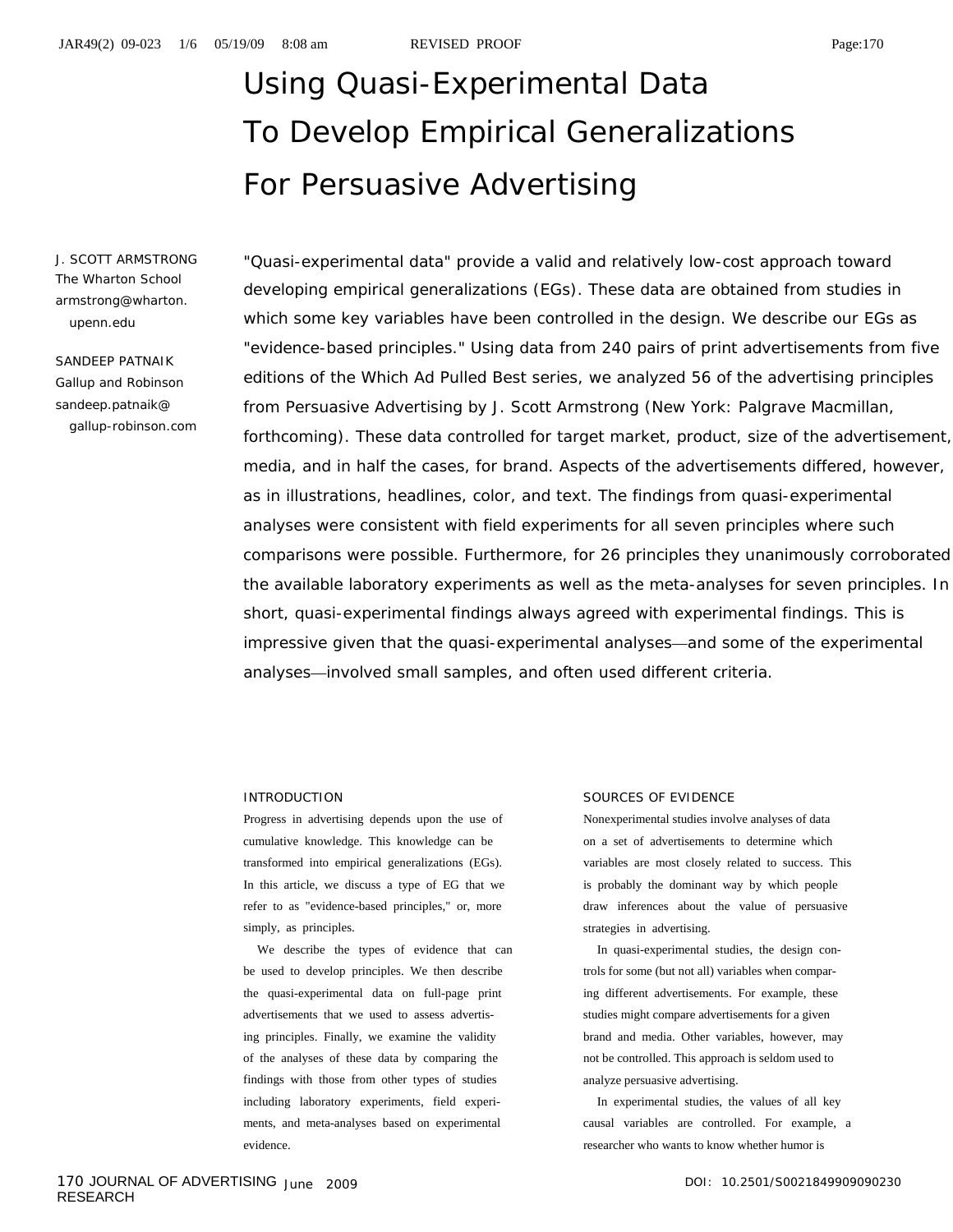#### EMPIRICAL GENERALIZATION

Communicate a unique selling proposition. Ideally, it should be based on an important benefit; alternatively, and riskier, it could be based on a feature that clearly implies a benefit. It is effective if it is unique in the minds of consumers even though other brands could make the same claim. However, it is especially effective if it cannot be easily matched by competitors. This generalization, previously regarded as problematic, is supported by recent experimental evidence.

persuasive creates two identical advertisements, except that one advertisement is humorous and the other is not. The researcher shows the advertisements to randomly assigned subjects in identical situations and records their reactions. Experimental evidence comes from two types of studies: laboratory experiments and field experiments. The former allows for tighter control, while the latter adds realism.

#### ANALYSIS OF THE WAPB

QUASI-EXPERIMENTAL DATABASE We analyzed full-page print advertisements from *Which Ad Pulled Best (WAPB)* 5th through 9th editions (Burton and Purvis, 1987-2002). Each edition contains 50 pairs of advertisements (except for the 9th edition, which has 40 pairs). These advertisements had been prepared by leading U.S. advertisers and were then sent for testing by Gallup & Robinson. In effect, they represent quasi-field experiments. The advertisements featured in *WAPB* 5th through 8th editions are archived at www.advertisingprinciples. com. *WAPB* 9th edition is archived at www.gallup-robinson.com

#### Criteria

The *WAPB* criteria for these quasiexperimental data relate to recall. Recall is an intermediate step; if you are not aware of an advertisement, you are unlikely to act on it. Zinkhan and Gelb (1986) found that high "noted" scores were positively related to purchase intentions  $(r = 0.52)$ .

The *WAPB* database allows testing of the direction and effect size for the advertising principles because most of the conditions were identical for each advertisement in the pairs. The target market, product, and media were the same. Of the 240 pairs of advertisements, 123 were paired against the same brand. Aspects of the advertisements differed, however, such as in illustrations, headlines, color and text.

Instructors' guides for each *WAPB* edition provided recall scores for advertisements in 40 of the pairs and reader-interest scores for 10 pairs. (Reader-interest scores were not included in the 9th edition.) We consider both of these scores under the term "recall." Recall scores were based on a subject's ability to identify both the product and advertiser the day following exposure.

Coding the advertisements A team of research assistants coded the conditions and actions for each advertisement. In some cases (i.e., "How many words are in a headline"), the coding was straightforward. In many cases, however, the coding was subjective (i.e., determining whether an advertisement related to a high-involvement or low-involvement product). Someone familiar with the principle, therefore, had to be charged with thoughtfully doing the coding. The coders, however, had no knowledge of the purpose of the coding.

In some cases, the advertisements were coded by more than one person. For example, advertisements for one principle, "Communicate a Unique Selling Proposition (USP)," were coded by three coders to establish that the coding related to a USP and not merely to a benefit. The coders were asked to keep notes regarding uncertainty or other observations relevant to their coding decision.

Coding sheets were prepared (sample sheets are provided at advertisingprinciples.com). All coding was done prior to viewing the criteria, except for two principles in the early stages, when the procedure was being developed. The process meant that no coders had prior knowledge regarding an advertisement's degree of effectiveness.

In a number of instances, the advertisements were coded several times to examine the main principle and the conditions associated with the principle. For example, while coding for the principle "Communicate a USP," our initial analysis yielded 18 pairs in which one advertisement in the pair claimed a USP while the other did not make such a claim. Next, all advertisements with USP claims were carefully coded to check whether their USPs could have been claimed by other products or services. We found 27 pairs of advertisements where one of the advertisements had a USP that could not have been claimed by any other product while the other advertisement stated a common USP. In general, advertisements with USPs that were not common were better recalled than advertisements using a "common" USP. For example, an advertisement for Norland Bone Desensitometer that said "Unique design of the scanner allows scans anywhere on the surface of the table, and at any angle. Your patient does not move, the scanner arm does. . . . No other system offers this feature" had a recall thrice that for another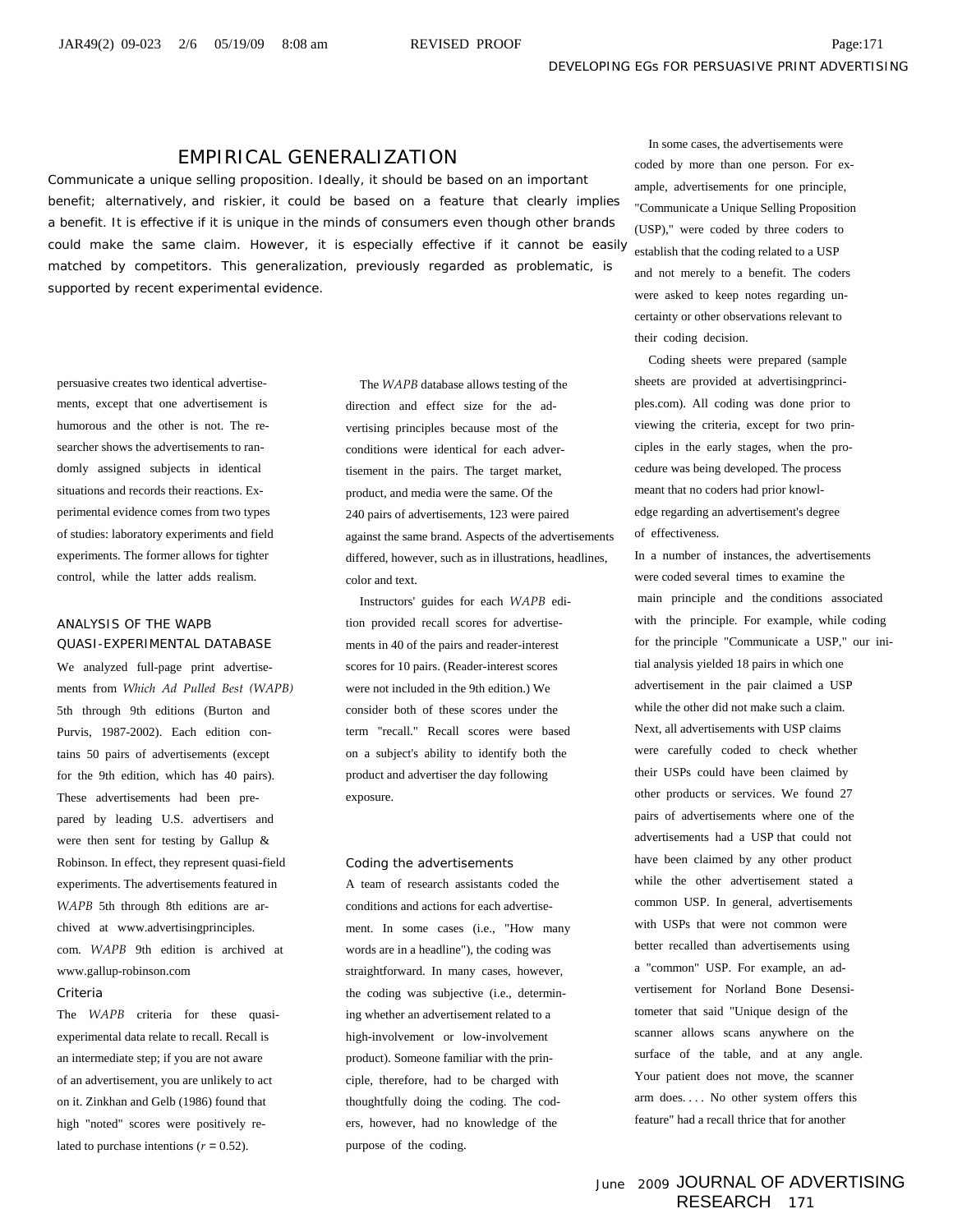## TABLE 1 Quasi-Experimental Results on Recall Gain for Persuasion Principles

| Recall | Number of<br>Advertising |                                                                                                 |
|--------|--------------------------|-------------------------------------------------------------------------------------------------|
| Gain   | Pairs                    | <b>Description of Principles: Includes Necessary Conditions</b>                                 |
| 2.12   | 6                        | Offer verifiable evidence.                                                                      |
| 2.04   | 45                       | Communicate a Unique Selling Proposition (USP) (one that cannot be claimed by other brands).    |
| 1.74   | 46                       | Make the first paragraph relevant                                                               |
| 1.73   | 10                       | Describe a problem and show how the product solves it.                                          |
| 1.71   | 21                       | Include brand and company names (double-branding).                                              |
| 1.65   | 10                       | Consider celebrity endorsements for gaining attention.                                          |
| 1.64   | 20                       | Provide news, but only if it is real.                                                           |
| 1.60   | 24                       | Use positive arguments.                                                                         |
| 1.54   | 43                       | Illustrations should support the basic message.                                                 |
| 1.52   | 24                       | Use descriptive headlines for high-involvement products.                                        |
| 1.50   | 36                       | Balance the layout.                                                                             |
| 1.49   | 24                       | Include the brand name in the headline.                                                         |
| 1.48   | 25                       | For high-involvement products, the reasons should be strong.                                    |
| 1.44   | 22                       | Consider mystery advertisements only when the brand or organization does not enhance the claim. |
| 1.44   | 18                       | Make the brand or company name prominent if it conveys a good image.                            |
| 1.43   | 14                       | Show the product.                                                                               |
| 1.42   | 12                       | Make elements of an advertisement reinforce one another.                                        |
| 1.39   | 12                       | Use product-related questions only if you have good answers.                                    |
| 1.34   | 37                       | Provide product information that customers need.                                                |
| 1.34   | 37                       | When using metaphors, make them concrete.                                                       |
| 1.32   | 38                       | Use concrete words.                                                                             |
| 1.32   | 14                       | Use familiar words.                                                                             |
| 1.31   | 7                        | Provide evidence that the product is widely used.                                               |
| 1.29   | 37                       | Provide a reason.                                                                               |
| 1.28   | 16                       | Use a typeface to enhance meaning.                                                              |
| 1.25   | 58                       | Use informative subheadings for long copy.                                                      |
| 1.25   | 24                       | Use wordplay if it is clearly related to the product.                                           |
| 1.23   | 26                       | Avoid negative words unless the target market believes the opposite.                            |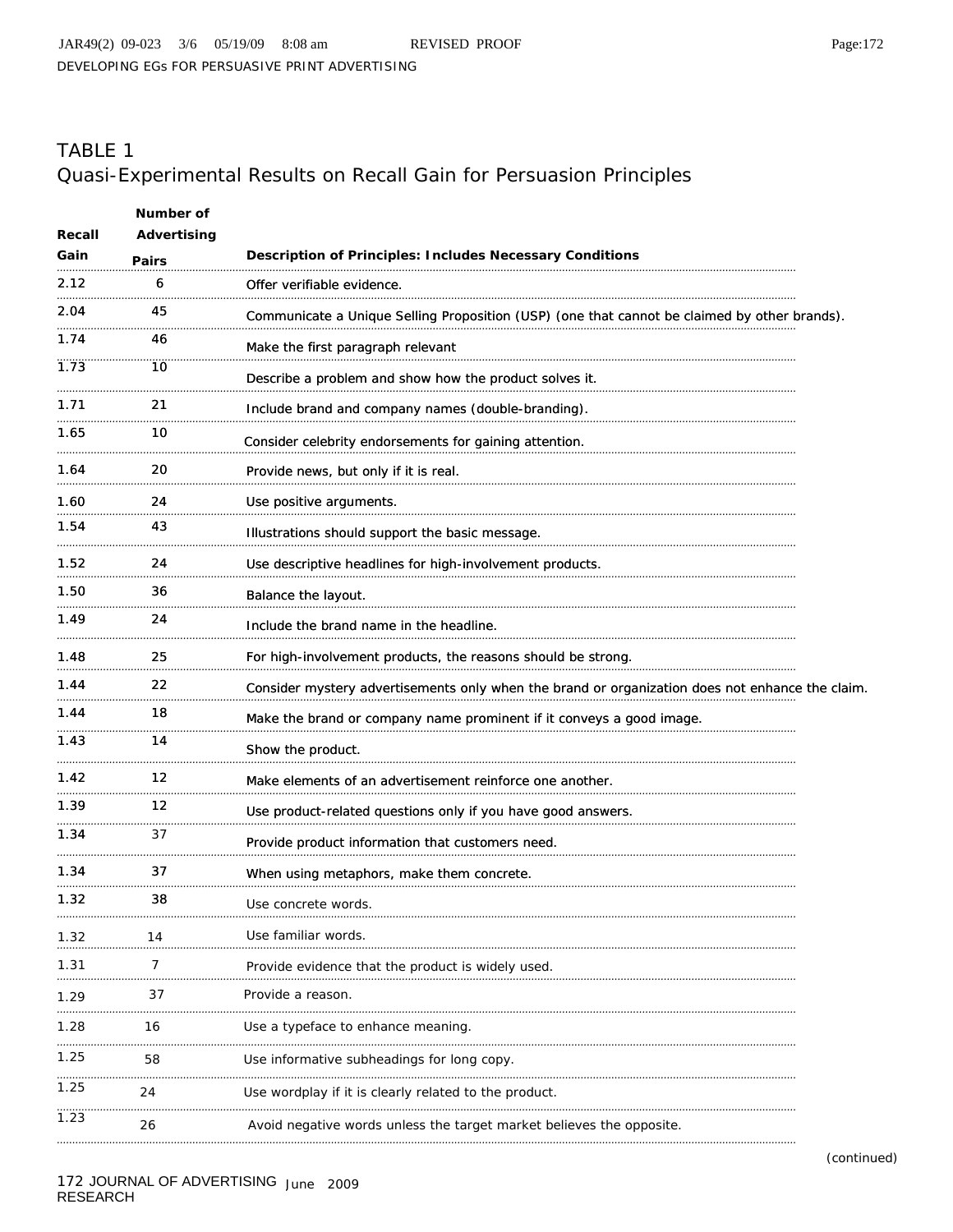### TABLE 1 (cont'd)

| Number of |                      |                                                                                          |  |
|-----------|----------------------|------------------------------------------------------------------------------------------|--|
| Recall    | Advertising<br>Pairs | <b>Description of Principles: Includes Necessary Conditions</b>                          |  |
| .Gain.    |                      | Describe specific, meaningful benefits.                                                  |  |
| 1.21      | 42                   |                                                                                          |  |
| 1.21      | 26                   | Show that people similar to those in the target market use the product.                  |  |
| 1.21      | 13                   | Match the facial expression of the spokesperson to the product and target market.        |  |
| 1.19      | 43                   | When using an explicit action step, make it easy.                                        |  |
| 1.19      | 19                   | Lead the reader into the body copy.                                                      |  |
| 1.17      | 24                   | Alert the target market early.                                                           |  |
| 1.17      | 41                   | Consider using visuals that create favorable associations with the product.              |  |
| 1.16      | 30                   | Use a single theme-or two in some situations.                                            |  |
| 1.15      | 73                   | Demonstrate product benefits.                                                            |  |
| 1.14      | 45                   | Use positive innuendos when their use has a basis.                                       |  |
| 1.14      | 43                   | For high-involvement advertisements based on strong arguments, do not write on pictures. |  |
| 1.14      | 52                   | Repeat the main message at the end of the advertisement.                                 |  |
| 1.14      | 34                   | Use blank spaces between paragraphs to add emphasis and to aid scanability.              |  |
| 1.13      | 65                   | Include information on when, where, and how to buy the product.                          |  |
| 1.13      | 36                   | Make the first paragraph short.                                                          |  |
| 1.12      | 46                   | When using a picture, relate it to the headline.                                         |  |
| 1.11      | 118                  | Use long headlines for High Involvement products.                                        |  |
| 1.11      | 38                   | Provide high typeface and background contrast for informative text.                      |  |
| 1.11      | 37                   | Use a personal tone only with strong arguments.                                          |  |
| 1.10      | 29                   | Use words that enhance the purchasing and consuming experience (adjectives in headlines) |  |
| 1.10      | 26                   | In a long-term advertising program, emphasize brand identifiers.                         |  |
| 1.08      | 25                   | Use columns for informative text with long copy.                                         |  |
| 1.08      | 17                   | Avoid large pictures in advertisements with information.                                 |  |
| 1.08      | 11                   | Avoid upper case and bold for informative text with three or more lines.                 |  |
| 1.07      | 31                   | Keep the headline short for low involvement products                                     |  |
| 1.07      | 28                   | Consider using concrete metaphors that are related to a benefit                          |  |
| 1.06      | 16                   | Use color to provide information                                                         |  |
| 1.01      | 45                   | Use power words if they fit the product.                                                 |  |
| 1.00      | 30                   | Use a slogan or tagline if a USP exists.                                                 |  |
|           |                      |                                                                                          |  |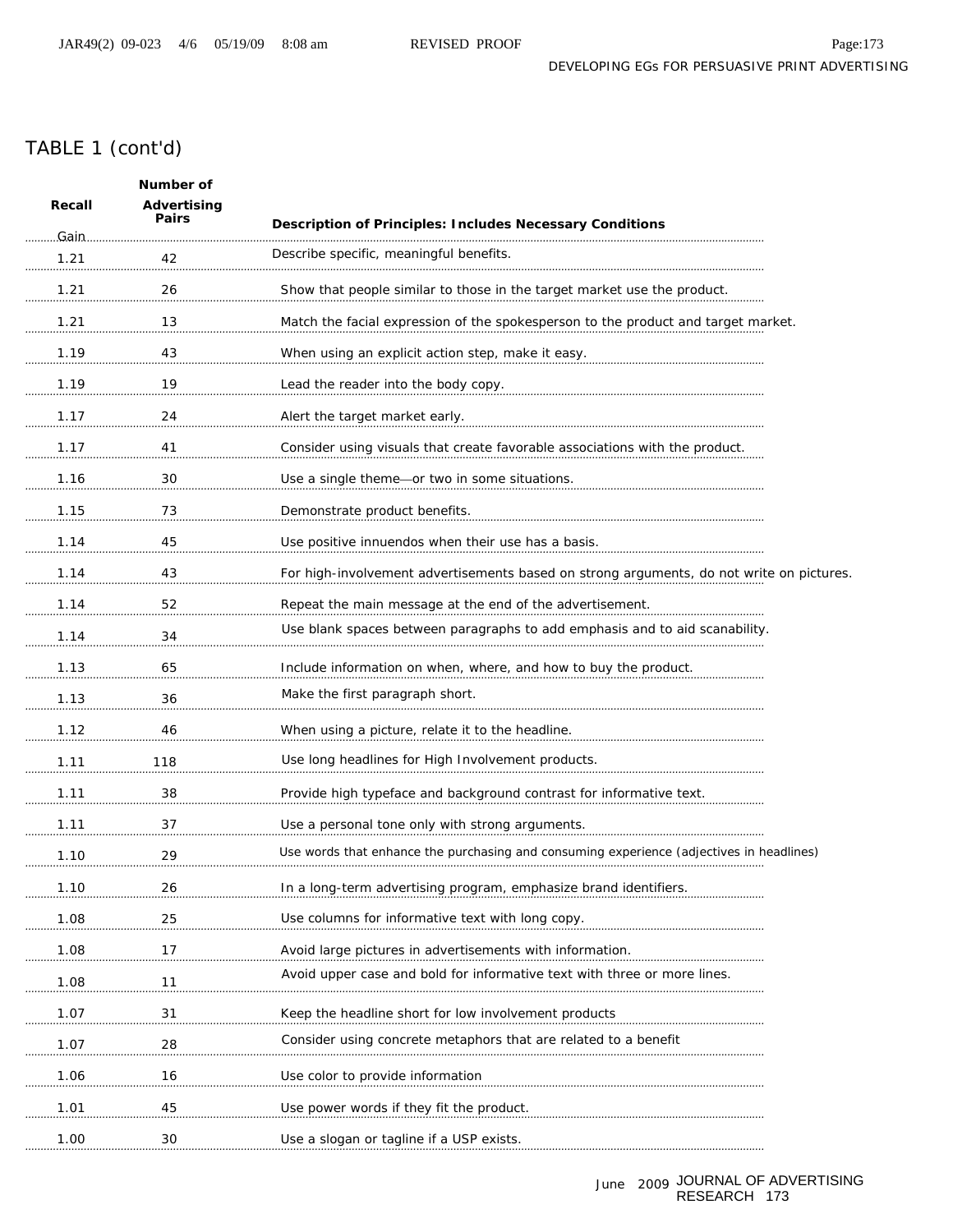Norland advertisement that based its USP on "an uncommon concern for quality."

The advertisements and the results of the coding are provided at www.advertisingprinciples.com. The ratings of the advertisements along with the copy-testing scores are available upon request to those who might want to conduct replications or further analyses.

#### Analysis

Our primary analysis involved comparing advertisements using the principle of interest to matched advertisements that did not. Of course, if all advertisers followed the principles, we would have little to be talking about. Fortunately (for us), a large proportion of advertisements violate principles.

We were able to use the quasiexperimental analysis for 56 principles, using the advertising principles from *Persuasive Advertising* (Armstrong, forthcoming). We listed them in order of their importance (see Table 1). The necessary conditions are included in the statements. The recall gain ratios can be interpreted as percentages. (For example, the 1.74 for the third principle means that advertisements that followed the principle had 74 percent higher recall than their matched advertisements that did not follow the principle.) The number of pairs analyzed differed for each principle and is reported in Table 1.

Of the 56 principles that we tested, on average, there was a 24 percent relative gain in recall. For example, we found that the average recall score for the advertisements that included both the brand and the company name was 24 percent versus 14 percent for the other advertisements—which works out to a 71 percent gain in recall.

#### Testing conditions

In some cases, the quasi-experimental analyses helped us test certain conditions that

we had hypothesized to be important. For example, we initially tested the principle "Keep the headline short" in the *WAPB* 5th edition and found no benefit. We then reasoned that this might not hold for high-involvement products with strong arguments and conducted further tests. This subsequent analysis of all five editions of *WAPB* found 31 pairs of lowinvolvement print advertisements where the number of words in headlines in each pair differed by two or more; here, recall for advertisements with shorter headlines was 1.07 times better. But for the 118 pairs of advertisements for high-involvement products, the result was reversed. In this case, recall for advertisements with longer headlines was 1.11 times greater.

The analyses also helped to refine or eliminate principles being considered. For one principle that was considered, "Include a verb in the headline," we relied on the reasoning of advertising experts. The *WAPB* analysis produced results that contradicted that principle. We then went back to the prior literature and found a study with evidence that verbs should not be used (Rossiter, 1981). Ultimately, we dropped this principle due to weak evidence. In another principle, "Avoid negative words in the headline," we again failed to find an effect. Once again, an empirical study found that there was a key condition we overlooked—namely, negative words are useful when used in headlines to refute a common belief (Rossiter, 1981).

#### VALIDITY TESTS FOR THE QUASI-EXPERIMENTAL ANALYSES

To examine the validity of our findings from the quasi-experimental analysis, we compared these findings to those from experimental data. There are some challenges in making such comparisons. The quasi-experimental analyses relied on recall measures; different criteria, however, were used in the experimental data (e.g., intentions to purchase, sales, or product ratings). Also, the number of pairs for the quasi-experimental data was relatively small, ranging in size from 6 to 118, with an average of 31 pairs of advertisements. Finally, some of the experiments were based on small samples.

Despite these concerns, the findings from the quasi-experimental analyses were in agreement with respect to:

- all seven principles for which we had meta-analyses;
- all 27 principles for which we had lab experiments;
- all seven principles for which we had field experiments.

Given this demonstrated validity of the quasi-experimental analyses, we have gained knowledge of about 56 advertising principles and about their persuasiveness. We also have confidence in the 27 principles for which the *WAPB* analyses provided the only experimental evidence. The data we used had been obtained originally for other purposes. Thus, there was no cost for data gathering, and the costs for coding and data analysis were modest as well.

What about nonexperimental analyses? Do they provide valid results? There were 24 principles for which we were able to compare the findings of nonexperimental data with experimental findings; they differed in 8 of the 24 principles (33 percent). Thus analyses of nonexperimental data pertaining to advertising principles should be viewed with caution.

#### CONCLUSIONS

The quasi-experimental analysis represents a low-cost approach to improve and validate persuasive principles. This